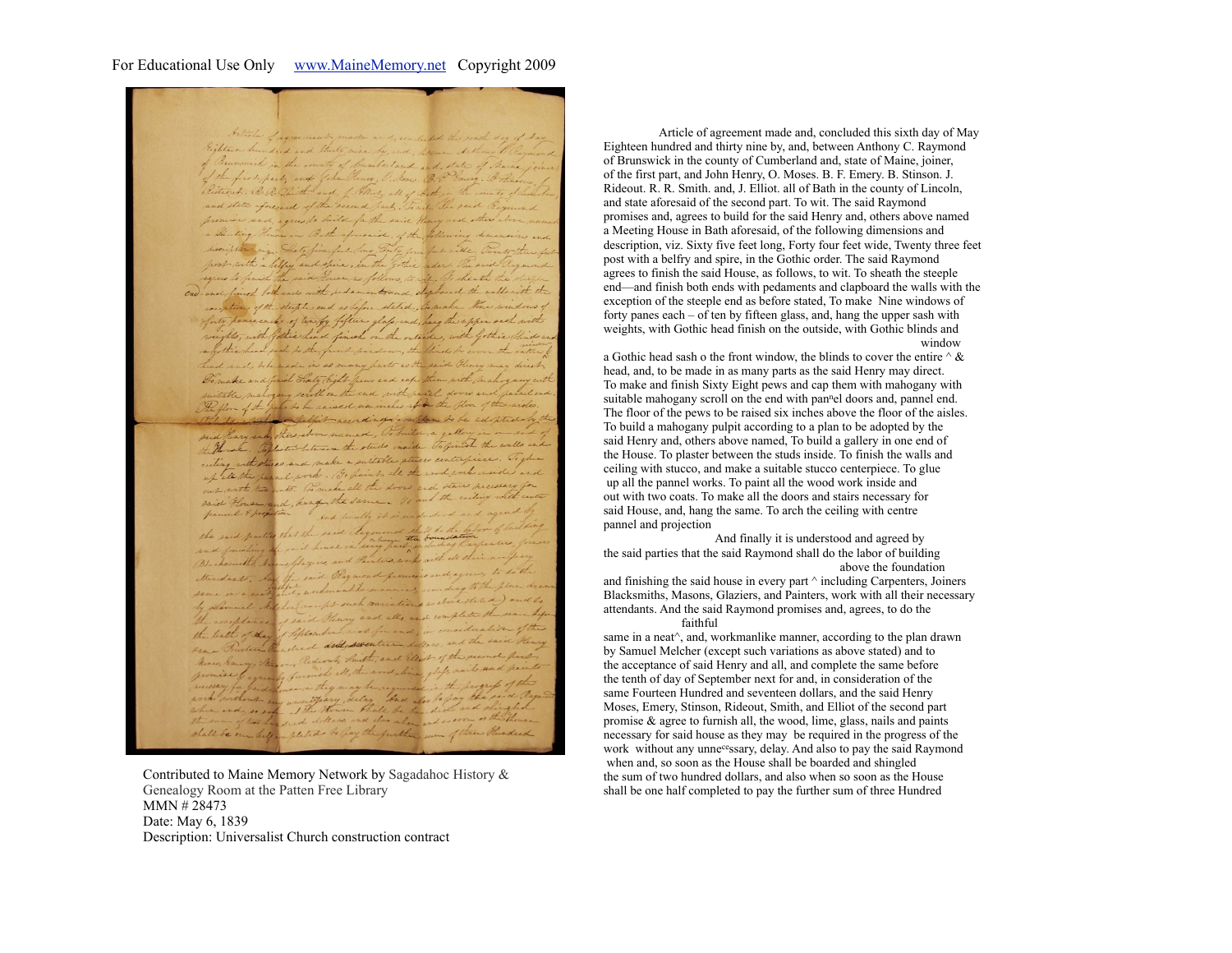dollars, And also she the House shall be fully finished and worklick the further sam of Two Gluxdred dollars. And also carthin Posty Oliver M R. R. Strait Johnson Richard John Click

dollars. And also when the House shall be fully finished and completed the further sum of Five Hundred dollars. And also within Ninety days after the finishing as aforesaid to pay the further sum of Seventeen making in all the full sum of Fourteen Hundred ^ Dollars Four Hundred and seventeen dollars  $\wedge$  which shall be in full satisfaction

Witness to the second party J. O. Broks Function Control of the Media Solomon Control of the Media Solomon Control of the Media Solomon Control of the Media Solomon Control of the Media Solomon Control of the Media Solomon

Benj. F. Emery Benjamin Stinson Oliver Moses R. R. Smith Johnson Rideout John Elliot

Witness to the first party<br>Harvey S. Otis

A. C. Raymond